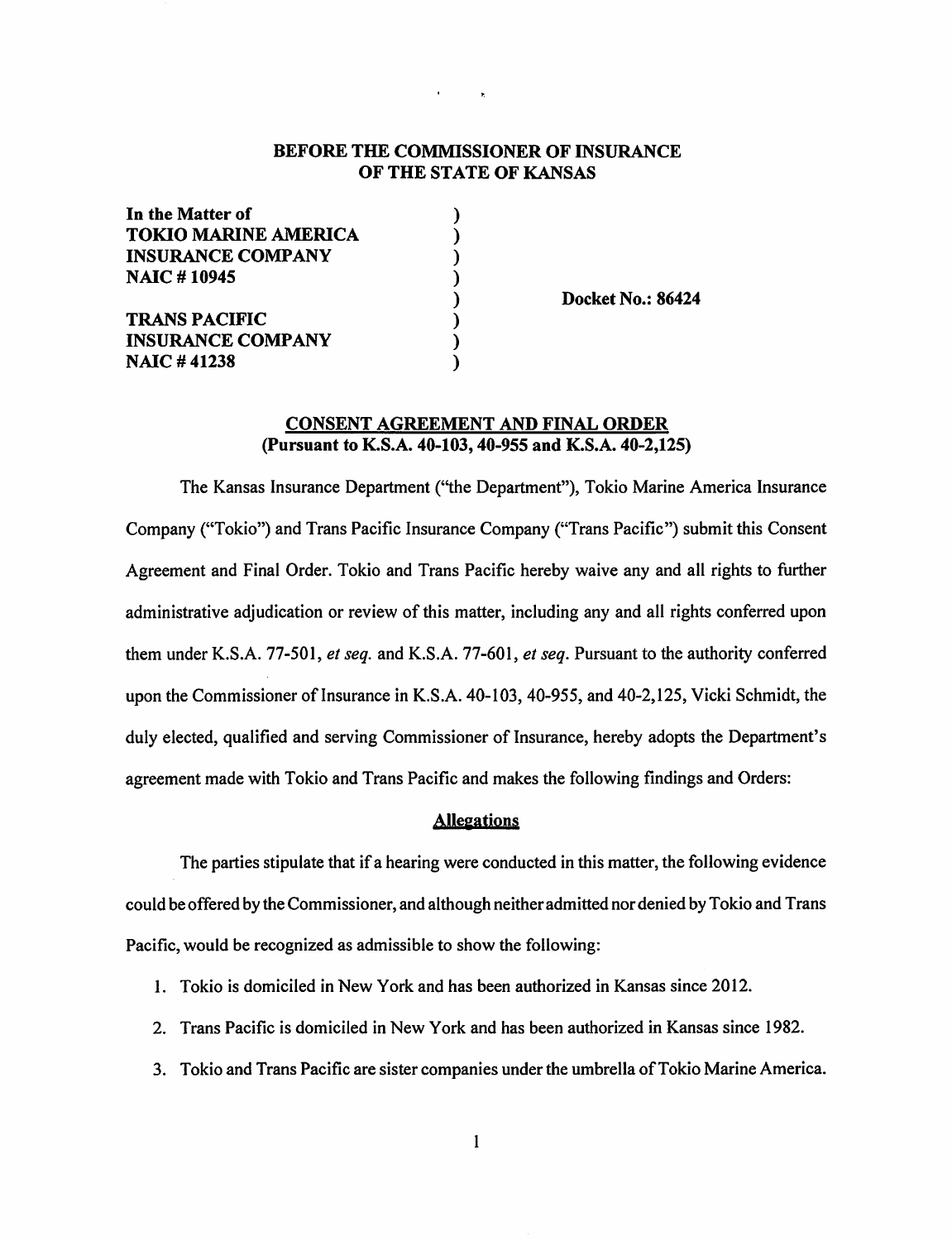4. On or about November 12, 2020, Tokio and Trans Pacific self-reported to the Department that they failed to submit workers compensation loss cost adoption filings from 2015 to 2019. The companies reported that they did not submit a loss cost filing since their filing effective January I, 2014.

 $\mathbf{q} = \mathbf{q} \times \mathbf{q}$  , where  $\mathbf{q}$ 

- 5. Tokio and Trans Pacific reported that the companies utilized the NCCI Manual Filing Guide for Rates and Forms 201 I edition (''NCCI manual").
- 6. The NCCI manual Company Action Table stated, in part, if the "[c]ompany decides to use NCCI's rates, rules and other supplementary information", then the "[c]ompany does not file anything; the company's rates, rules and other supplementary information are those submitted by NCCI."
- 7. Tokio and Trans Pacific stated that they incorrectly believed that no filing was required if they utilized the loss costs submitted by NCCI. The companies reported that although they did not submit filings, they adopted the NCCI loss costs every year since 2014.
- 8. Tokio and Trans Pacific indicated that they requested that NCCI revise the manual. The companies reported that the revised language states, in part, "[c]ompany should file for approval using the NAIC Reference Filing Adoption Form and Summary of Supporting Information Form".
- 9. The companies reported that 161 policies were impacted from 2015 to 2019. Out of the 161 policies, two policies were issued at higher rates than the filing effective January l, 2014. The return premium for those policies totals \$3,171. The companies reported that they will waive collection of any addition premium for the 159 policies that were issued lower rates.
- 10. The companies reported that they implemented increased oversight and approval of filing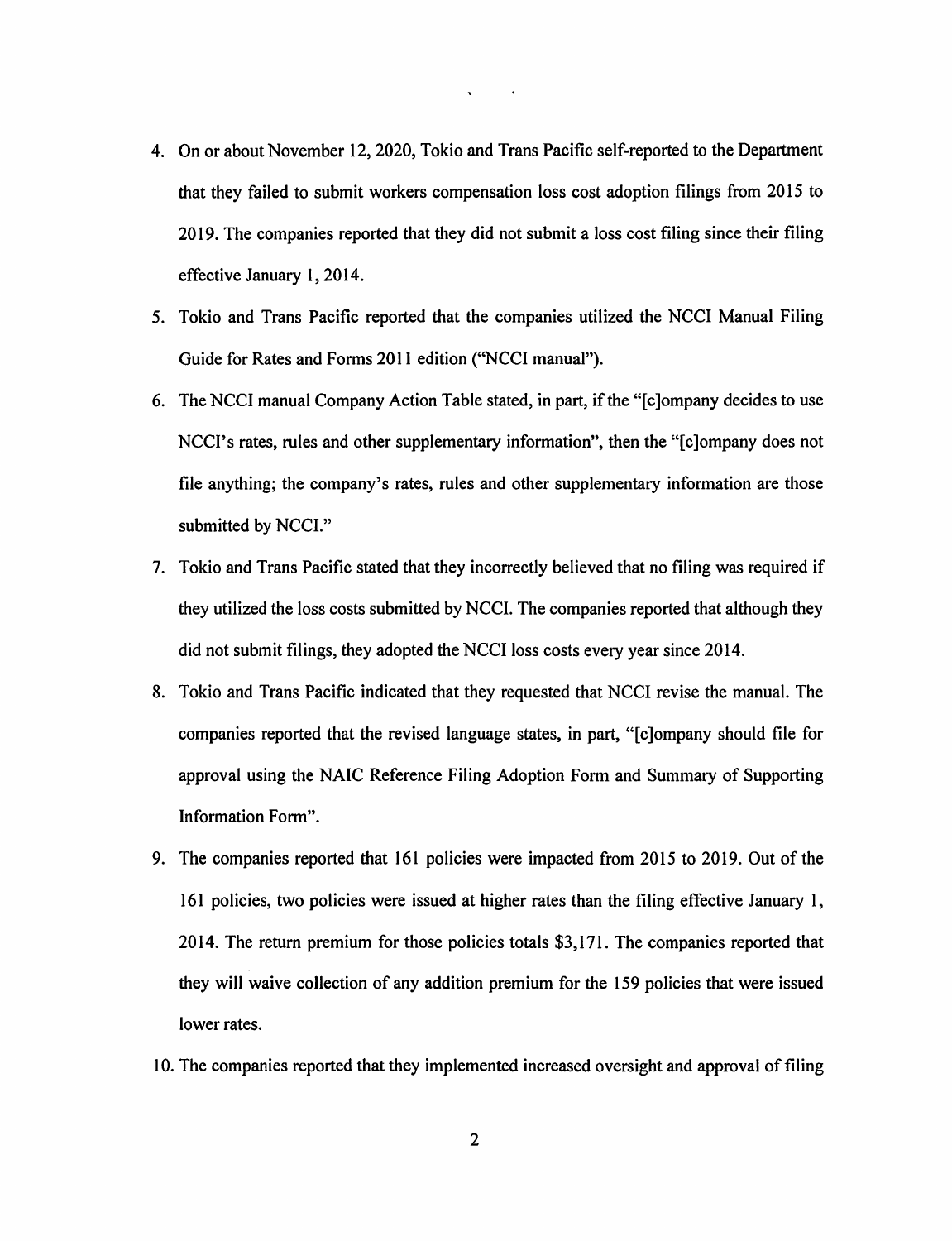transactions and require regulatory compliance training for all filing staff to increase understanding of regulatory issues and filing requirements.

#### **Applicable Law**

 $\mathbf{r} = \mathbf{r} - \mathbf{r}$ 

### I. **K.S.A.** 40-955 provides, in part:

(a) Every insurer shall file with the commissioner, except as to inland marine risks where general custom of the industry is not to use manual rates or rating plans, every manual of classifications, rules and rates, every rating plan, policy form and every modification of any of the foregoing which it proposes to use. Every such filing shall indicate the proposed effective date and the character and extent of the coverage contemplated and shall be accompanied by the information upon which the insurer supports the filings. A filing and any supporting information shall be open to public inspection after it is filed with the commissioner, except that disclosure shall not be required for any information contained in a filing or in any supporting documentation for the filing when such information is either a trade secret or copyrighted. For the purposes of this section, the term "trade secret" shall have the meaning ascribed to it in K.S.A. 60-3320, and amendments thereto. An insurer may satisfy its obligations to make such filings by authorizing the commissioner to accept on its behalf the filings made by a licensed rating organization or another insurer. Nothing contained in this act shall be construed to require any insurer to become a member or subscriber of any rating organization.

(c) Any rate filling for the basic coverage required by K.S.A. 40-3401 et seq., and amendments thereto, loss costs filings for workers compensation, and rates for assigned risk plans established by article 21 of chapter 40 of the Kansas Statutes

3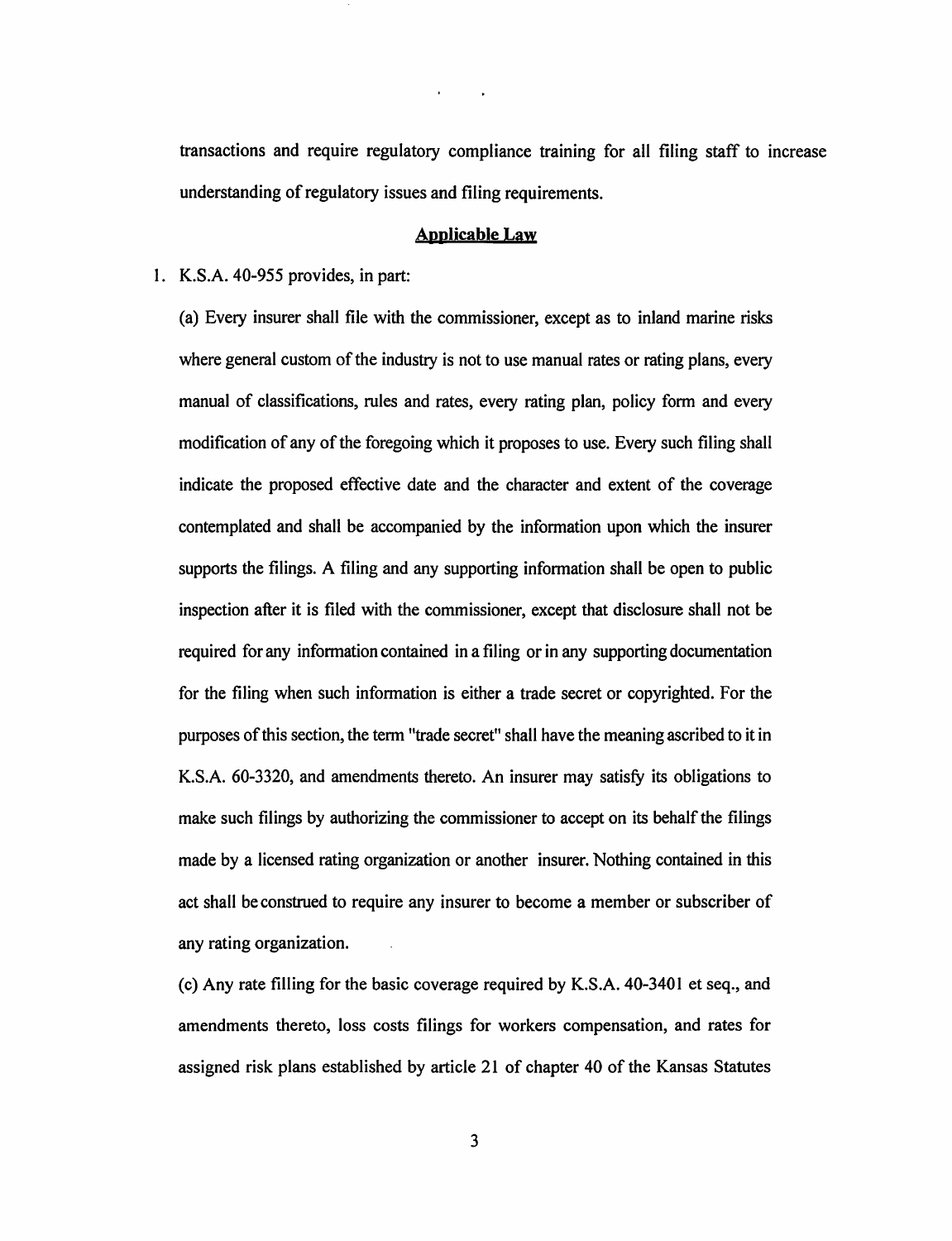Annotated or rules and regulations established by the commissioner shall require approval by the commissioner before its use by the insurer in this state. As soon as reasonably possible after such filing has been made, the commissioner shall in writing approve or disapprove the same, except that any filing shall be deemed approved unless disapproved within 30 days of receipt of the filing.

 $\mathbf{s} = \mathbf{0} \times \mathbf{0}$  .

2. K.S.A. 40-2,125 provides, in part:

(a) If the commissioner determines after notice and opportunity for a hearing that any person has engaged or is engaging in any act or practice constituting a violation of any provision of Kansas insurance statutes or any rule and regulation or order thereunder, the commissioner may in the exercise of discretion, order any one or more of the following:

( 1) Payment of a monetary penalty of not more than \$1,000 for each and every act or violation, unless the person knew or reasonably should have known such person was in violation of the Kansas insurance statutes or any rule and regulation or order thereunder, in which case the penalty shall be not more than \$2,000 for each and every act or violation;

(2) suspension or revocation of the person's license or certificate if such person knew or reasonably should have known that such person was in violation of the Kansas insurance statutes or any rule and regulation or order thereunder; or

(3) that such person cease and desist from the unlawful act or practice and take such affirmative action as in the judgment of the commissioner will carry out the purposes of the violated or potentially violated provision.

# **Conclusions of Law and Orders**

4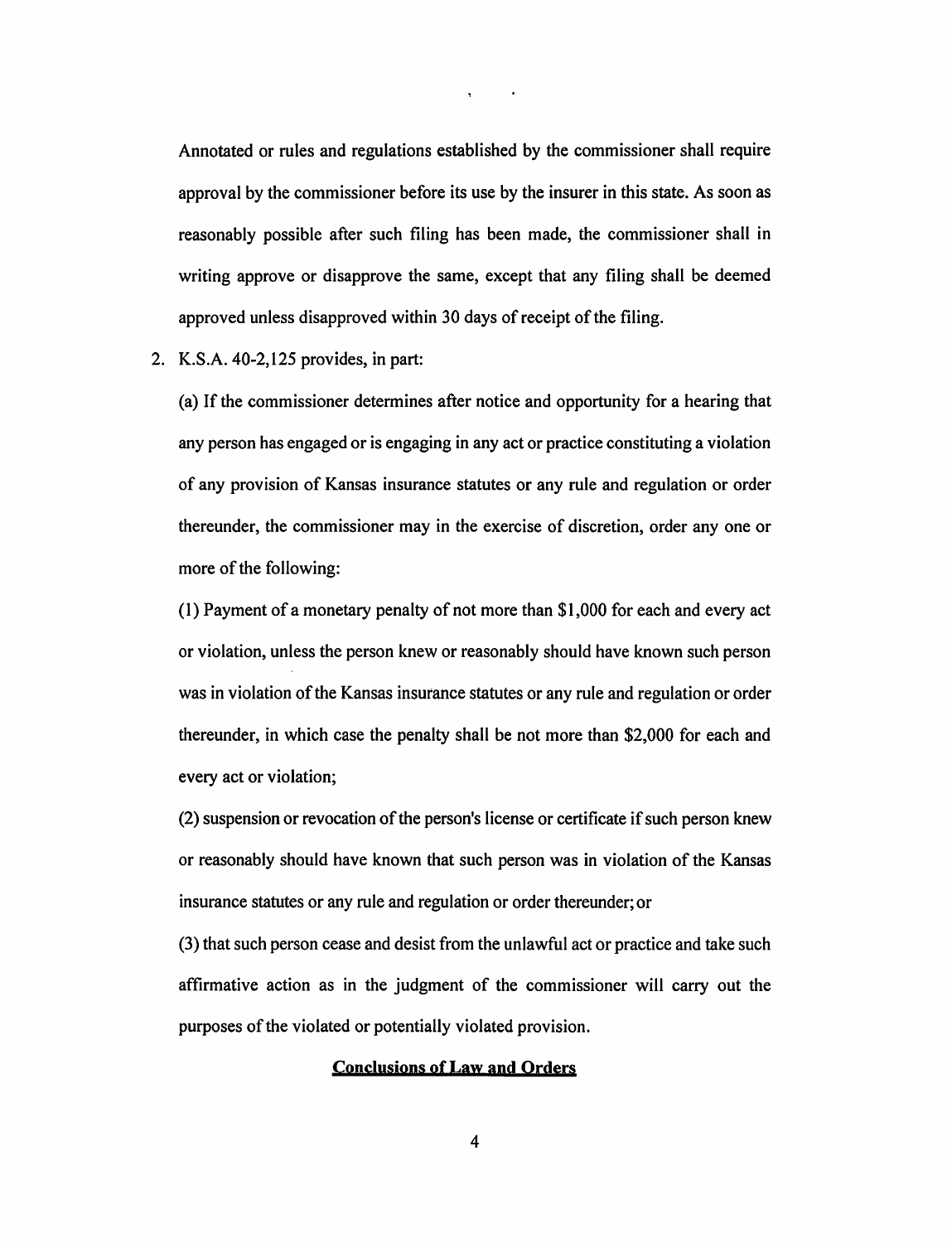Based on the information enumerated in Paragraphs  $#1$  through  $#10$  and the applicable law cited above, **THE COMMISSIONER OF INSURANCE MAKES THE FOLLOWING ORDERS:** 

 $\widetilde{\mathcal{X}}$ 

- 1. The Commissioner of Insurance has jurisdiction over this matter pursuant to K.S.A. 40-103, 40-955, and 40-2, 125, and shall retain jurisdiction to issue any further orders deemed necessary.
- 2. Tokio and Trans Pacific neither admit nor deny stated violations, as enumerated above.
- 3. Tokio and Trans Pacific have agreed to a total combined payment of \$3,500 in response to the companies' failure to submit annual loss cost adoption filings from 2015 to 2019. Such payment should be made within 30 days of the effective date of this Order.
- 4. Tokio and Trans Pacific shall comply with recommendations of examiners and contact the Property/Casualty Division with any further questions.

IT IS SO ORDERED THIS  $\frac{1}{2}$   $4h$  **DAY OF DECEMBER 2020, IN THE CITY OF TOPEKA, STATE OF KANSAS.** 



BY:

Justin L. McFarland General Counsel

APPROVED BY: *5~r* 

Steve Zrebiec, Assistant Vice President Tokio Marine Management, Inc. 499 Washington Boulevard, Suite 1500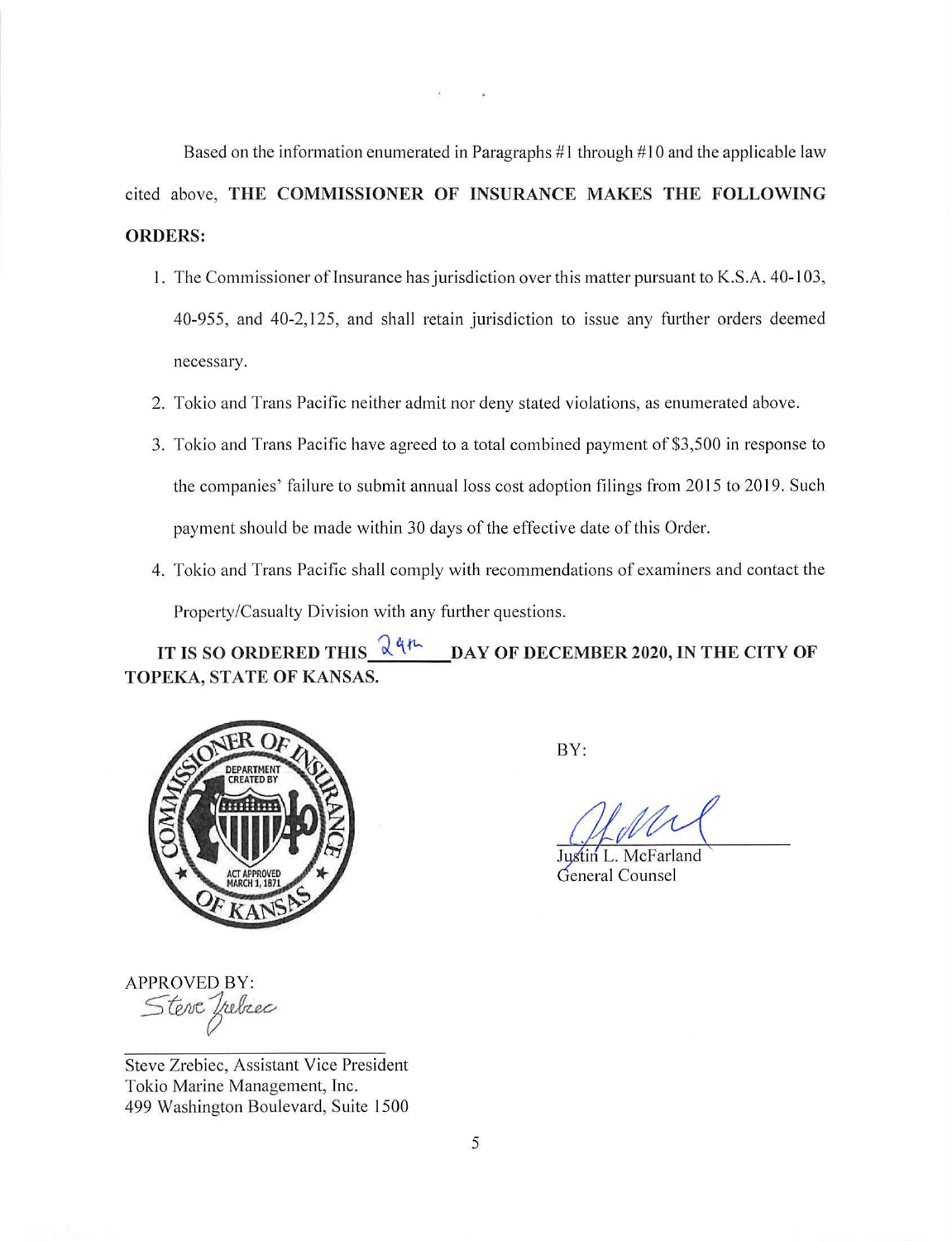First y. City, NJ 07310 of a the first state of the second contract of the second state of the 

a apart of the computer participately appeal of the computer particle in the computer of the computer of the c the quality of the control of the space and gold of lasting and an international of the form of a sill white

to natificialment and completed that is a band in presidential theory and complete the state of the United States อนเป็นต่อง พ.ศิษณ์รับ แล้ว โดยครับสะใจครั้งสะดังโด้รับอังคม การเพลง โดยมีกับมูลออกสมพิธี มา ส่วนทั้งนั้ gan Alder (1833-) e til 1936. Á 1937 Phrasainn An Air Air Siney (1997-1991) no 1946 að í Laknastiskupinu (194 ીએ છે. તેની ધૂકો છોડે 8 કોઈ વચ્ચેર <mark>વર્ષો છે</mark>. રાષ્ટ્રી છે, એક પ્રોનોપર્સ્ટ પ્રકાશિક હોવી પુષ્પાતને પ્રાપ્ત જોણાવ าส่วนสัญชาวาลมา และเขาชาวาลาร์สอัน และ แม้เป็นผู้ใน ทางสังเหตุ เพิ่มปาสุดใน เมื่อว่า ทางไปเมืองหนังเป็นประเทศ and a propriety of the management that is a compact.

**START START** 28 关于不可以解决的



 $\mathcal{P} \in \mathcal{W}$  , i.e.,  $\mathbb{R}^2$  and  $\mathbb{R}^2$  and  $\mathbb{R}^2$ 

 $\mathcal{O}(\mathcal{O}_\mathcal{O})$  . The  $\mathcal{O}(\mathcal{O}_\mathcal{O})$ 

精神病 あきし

a na katika matang sing at offer them. 第238页 法通过 医阴部部分开关